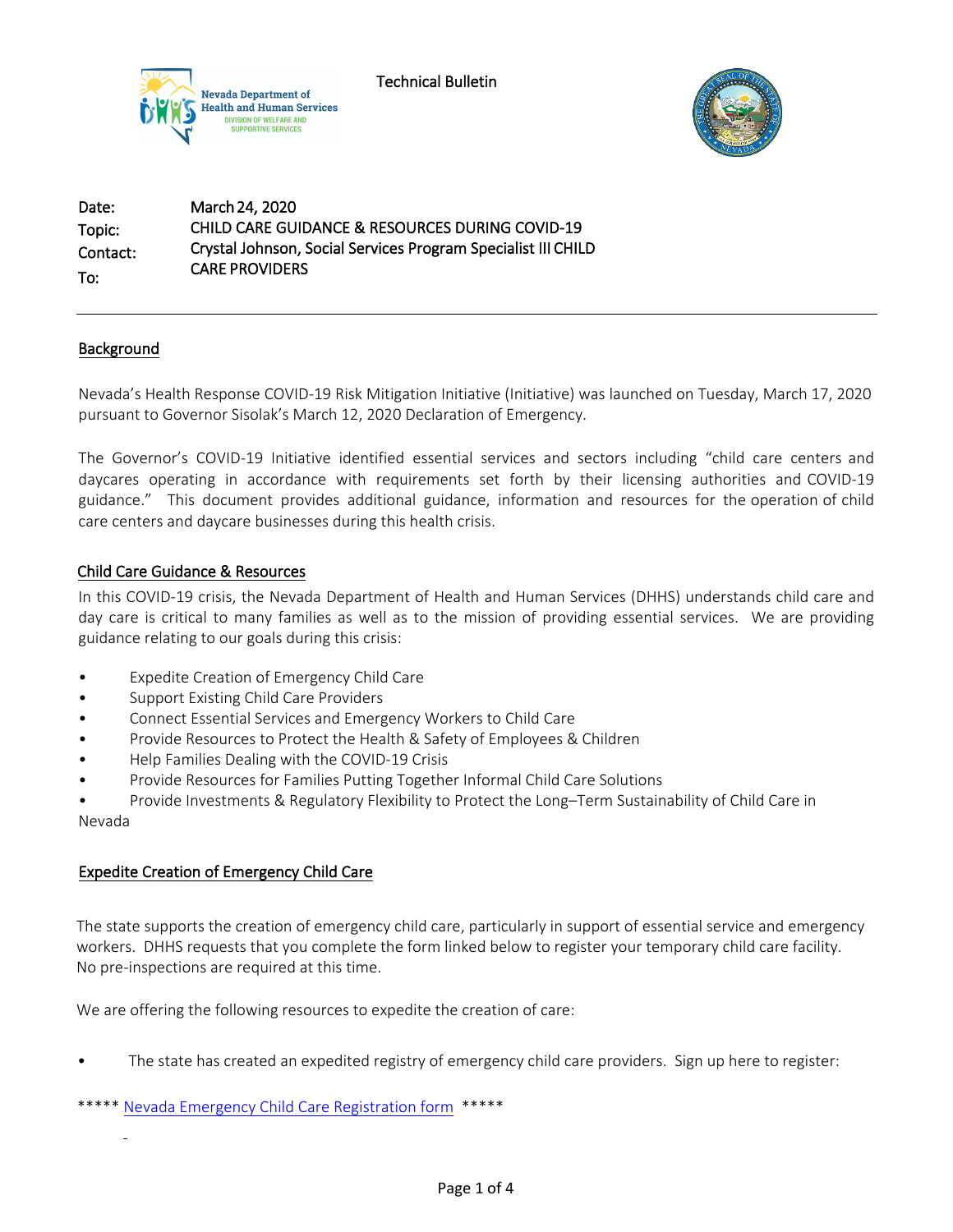• State of Nevada Child Care Licensing Reference Guide offers streamlined child care standards to protect children and staff when starting up temporary child care facilities. This document also includes guidance on COVID-19 cleaning and health protocols for child care:

[dpbh.nv.gov/uploadedFiles/dpbhnvgov/content/Reg/childCare/Docs/](dpbh.nv.gov/uploadedFiles/dpbhnvgov/content/Reg/childCare/Docs/COVID19-ChildCareResourceGuide03-17-2020.pdf) COVID19-ChildCareResourceGuide03-17-2020.pdf

• CDC Resources for Child Care: [https://www.cdc.gov/coronavirus/2019-ncov/community/](https://www.cdc.gov/coronavirus/2019-ncov/community/schools-childcare/index.html) [schools-childcare/index](https://www.cdc.gov/coronavirus/2019-ncov/community/schools-childcare/index.html).html

Child care providers are designated as essential service providers during the COVID-19 crisis if they meet the following criteria:

- Completed their Emergency Child Care Registry form
- Providing services to Emergency Workers and Essential Service Workers
- Provide a plan to prevent spread of infectious disease (including COVID-19)

# **Support Existing Child Care Providers**

The Child Care Development Program (CCDP) implements the state's child care block grant. The state has reached out to our partners locally and at the federal government to provide flexibility and support providers in these turbulent times. The CCDP has issued the following guidance proactively:

• Make it a priority to process eligibility for parents who need a subsidy – especially those impacted by COVID-19

Use program flexibility to support providers who are serving fewer children

• The Child Care Development program has provided support on subsidy payments to help families keep their care and child care businesses stay open\*

• Help health care, first responders, mental health, grocery workers find child care

Child care facilities located in Washoe County, Nevada are licensed by the Washoe County Department of Social Services. State child care licensing has no jurisdiction over these facilities. Click the link below for more information.

- o Washoe County Child Care & Early [Childhood](https://www.washoecounty.us/hsa/childrens_services/child_care_and_early_childhood_services/index.php) Services
- o Current [Licensed](https://www.washoecounty.us/hsa/childrens_services/child_care_and_early_childhood_services/current_facilities/index.php) Child Care Facilities in Washoe County

Nevada Child Care Licensing: [http://dpbh.nv.gov/Reg/ChildCare/Child\\_Care\\_Licensing\\_-\\_Home/](http://dpbh.nv.gov/Reg/ChildCare/Child_Care_Licensing_-_Home/)

# **Connect Essential Services and Emergency Workers To Child Care**

During the COVID-19 crisis, the definition of Essential Service and Emergency Workers includes the providers of:

- healthcare,
- emergency medical services,
- long-term and post-acute care;
- law enforcement personnel;
- personnel providing correctional services;
- public health employees;
- firefighters and other first responders; as well as
- grocery, pharmacy and child care providers.

Essential services and emergency workers are critical to the State's response to COVID-19.

• In Clark County, contact the Las Vegas Urban League for help finding child care (online or by phone): http://[www.childcarelv.org/en/child-care-options or](http://www.childcarelv.org/en/child-care-options) 702-473-9400 or 855-4UL-KIDS toll free

[• For](https://www.cdc.gov/infectioncontrol/guidelines/isolation/index.html) the rest of Nevada, contact the Children's Cabinet for help finding child care (online or by phone): <https://www.childrenscabinet.org/child-care-resources/for-parents/steps-to-finding-child-care/> or 775-856-6200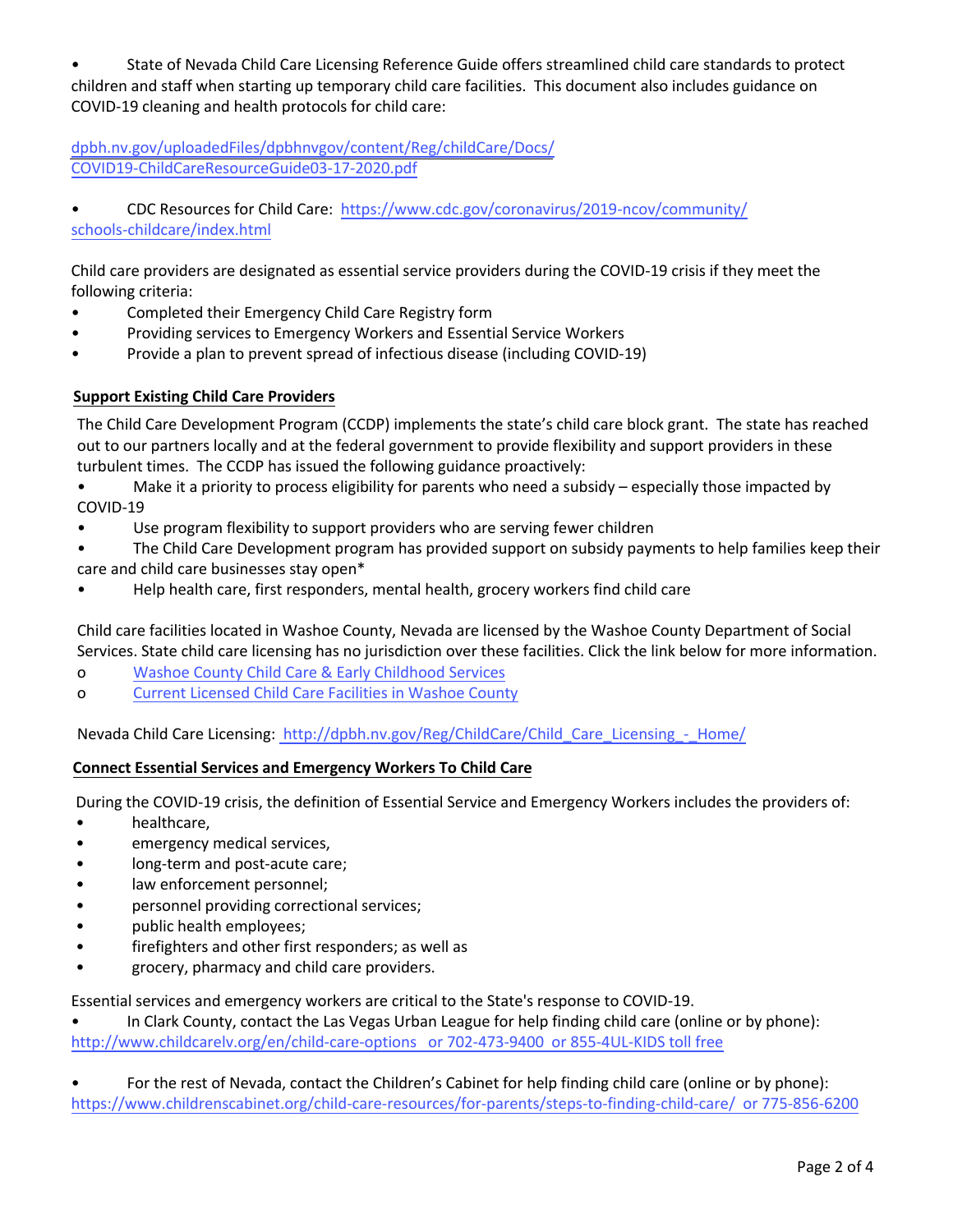# **Provide Resources to Protect The Health & Safety of Employees, Parents & Children**

### Coronavirus Information for Child Care Facilities:

<https://nvhealthresponse.nv.gov/wp-content/uploads/2020/03/Childcare-Facilities-DHHS-.pdf> The State of Nevada Child Care Licensing Reference Guide includes health and safety guidance specific to COVID-19: dpbh.nv.gov/uploadedFiles/dpbhnvgov/content/Reg/childCare/Docs/COVID19- ChildCareResourceGuide03-17-2020.pdf

### Resources for supporting Young Children's Social Emotional Well Being

[https://www.childtrends.org/publications/resources-for-supporting-childrens-emotional-well-being-during-the](https://www.childtrends.org/publications/resources-for-supporting-childrens-emotional-well-being-during-the-covid-19-pandemic)[covid-19-pandemic](https://www.childtrends.org/publications/resources-for-supporting-childrens-emotional-well-being-during-the-covid-19-pandemic)

#### **Help Families Dealing with The COVID-19 Crisis**

Need to file for unemployment? <http://ui.nv.gov/> Need to file for food, financial or medical a[ssistance? Our](https://www.cdc.gov/infectioncontrol/pdf/guidelines/isolation-guidelines-H.pdf) offices are closed to the public; please apply online at: https://accessnevada.dwss.nv.gov/public/landing-page Self-Care for Parents & Caregivers <https://www.mentalhealthfirstaid.org/news-and-updates/>

### Tips for Working and Learning from Home

[https://www.healthychildren.org/English/health-issues/conditions/chest-lungs/Pages/Working-and-Learning-from-](https://www.healthychildren.org/English/health-issues/conditions/chest-lungs/Pages/Working-and-Learning-from-Home-During-the-COVID-19-Outbreak.aspx)[Home-During-the-COVID-19-Outbreak.aspx](https://www.healthychildren.org/English/health-issues/conditions/chest-lungs/Pages/Working-and-Learning-from-Home-During-the-COVID-19-Outbreak.aspx)

### **Activities**

Virtual Tours of Museums, Aquariums and Zoos <https://www.goodhousekeeping.com/life/travel/a31784720/best-virtual-tours/>

#### Bringing STEM home during Social Distancing

[www.afterschoolalliance.org/afterschoolsnack/Bringing-STEM-learning-home-during-social-distancing\\_03-19-2020.cfm](http://www.afterschoolalliance.org/afterschoolsnack/Bringing-STEM-learning-home-during-social-distancing_03-19-2020.cfm)

Vroom! Turn Everyday Moments into Brain Building Moments! – Daily Tips and short activity videos <https://www.childrenscabinet.org/child-care-resources/vroom/>

# Keeping Children Busy and Learning at Home

<https://time.com/5803373/coronavirus-kids-at-home-activities/>

#### General Information for Families - Healthy Child

<https://www.healthychildren.org/English/health-issues/conditions/chest-lungs/Pages/2019-Novel-Coronavirus.aspx>

# **Provide Resources for Families Putting Together Informal Child Care Solutions**

Back Up Child Care Planner

English - <https://www.childrenscabinet.org/wp-content/uploads/2013/04/BackupPlan.pdf> Spanish - [https://www.childrenscabinet.org/wp-content/uploads/2013/04/BackupPlan-Spanish.pdf](https://www.childrenscabinet.org/wp-content/uploads/2013/04/BackupPlan.pdf)